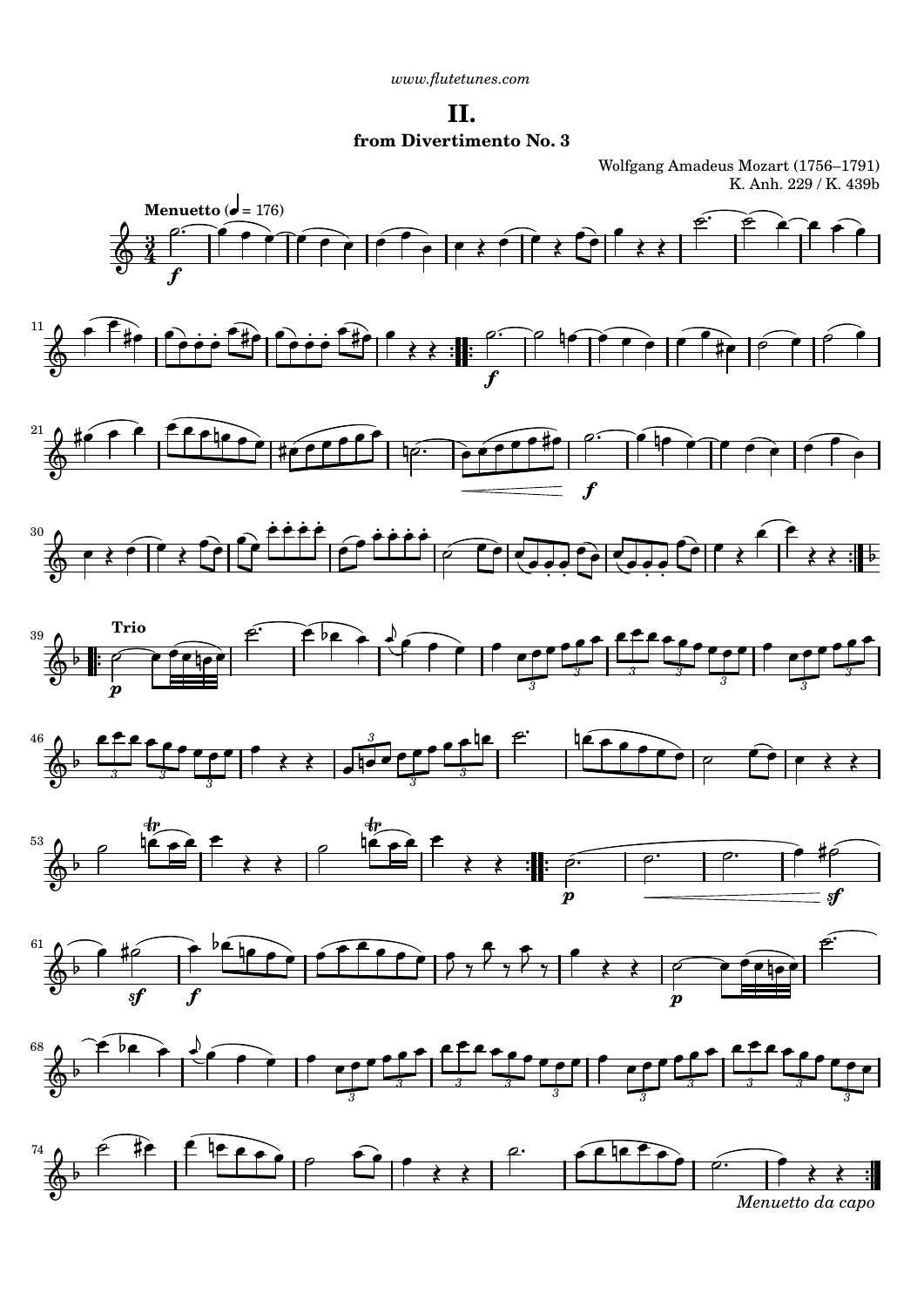**II. from Divertimento No. 3**

Wolfgang Amadeus Mozart (1756–1791) K. Anh. 229 / K. 439b